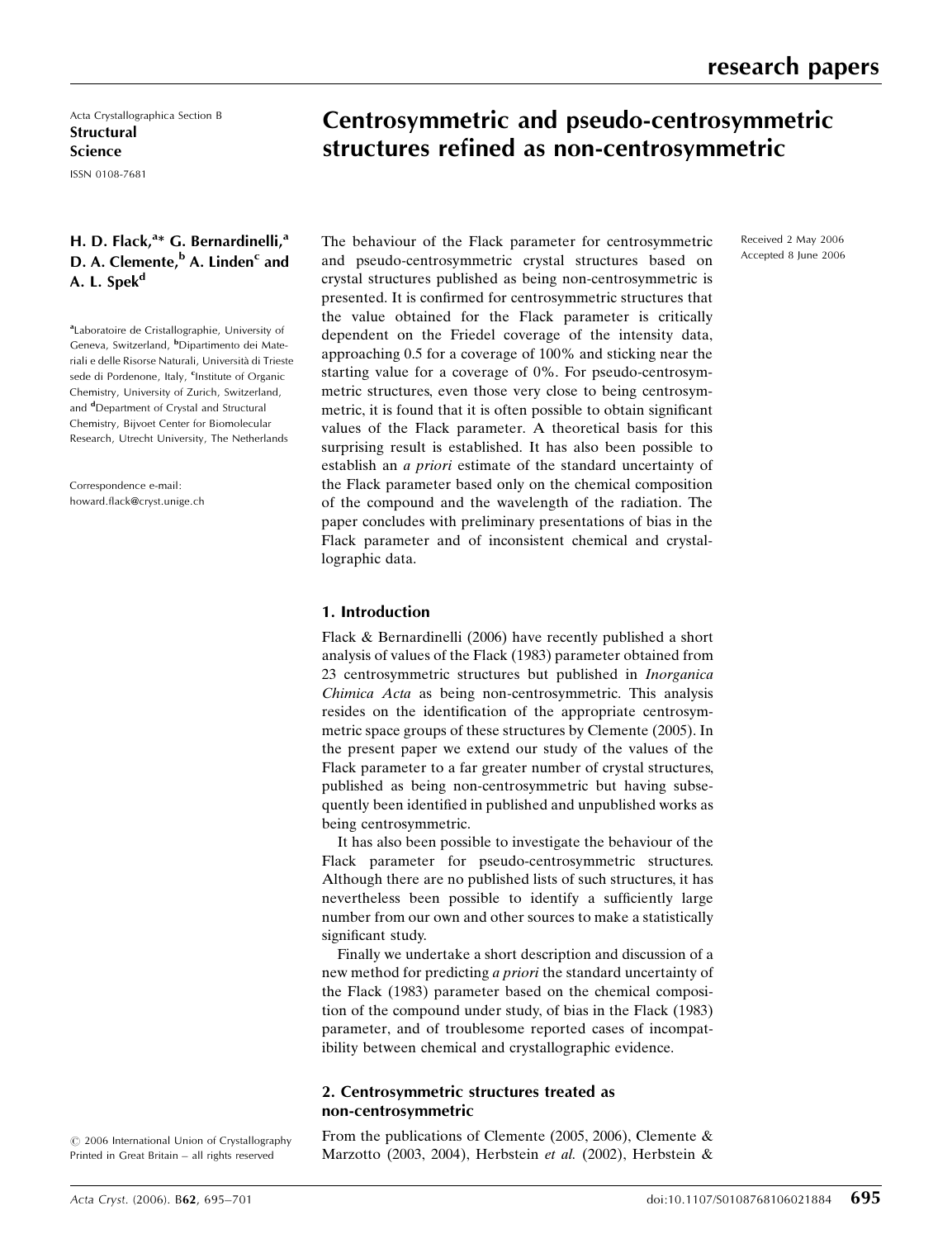#### Table 1

Values of the Flack parameter, arranged in ascending order of value by columns, for 28 crystal-structure reports based on a Friedel coverage of 100%.

Values of x reported larger than 0.5 have been transformed into  $1.0 - x$  in this table.

| 0.15(4)  | 0.30(13) | 0.416(13) | 0.46(12) | 0.481(14) |
|----------|----------|-----------|----------|-----------|
| 0.23(8)  | 0.30(3)  | 0.42(5)   | 0.46(6)  | 0.487(13) |
| 0.23(8)  | 0.3(1)   | 0.44(10)  | 0.46(6)  | 0.49(2)   |
| 0.28(16) | 0.31(2)  | 0.44(4)   | 0.47(2)  | 0.50(3)   |
| 0.29(10) | 0.31(8)  | 0.45(3)   | 0.48(5)  |           |
| 0.30(2)  | 0.38(4)  | 0.452(19) | 0.48(2)  |           |

Marsh (1998), Marsh (1999, 2002, 2004, 2005), Marsh et al. (2002) and Marsh & Spek (2001), crystal structures were extracted corresponding to the following three criteria: (i) at least one atom should be of an element heavier than Ar, (ii) the paper should be published after 1995; and (iii) a centre of symmetry needs adding to the space group. Criterion (i) was chosen to try to ensure small standard uncertainties on the Flack parameters determined and hence significant values of the parameter itself. Criterion (ii) was chosen to correspond to the widespread use of the Flack (1983) parameter in published crystal-structure determinations. Criterion (iii) allows us to study crystal structures which were published as being noncentrosymmetric but after careful examination by the authors cited above were shown to be centrosymmetric. This reassignment of space group is based on a search, often automated, in the set of atomic coordinates of the determined structure for supplementary symmetries which are not part of the chosen space group. Often deviations of interatomic distances and angles between chemically equivalent bonds in the same or equivalent molecules can be ascribed to instabilities in the least-squares refinement. Aberrant shapes in the ellipsoid representation of atomic displacement parameters also provide an indication of an incorrect choice of space group. Frequently it is not possible to carry out a leastsquares refinement in the higher symmetry space group due to the diffraction intensity data being unavailable as supplementary material to the published structure. As sources of data, the published papers and any supplementary material freely available for download from the journal's online site, the CIF archive of the Cambridge Crystallographic Data Centre (CCDC) or sometimes from the Fachsinformationszentrum (FIZ), Karlsruhe, were used. Authors were never contacted for supplementary material. Each paper available in searchable digital form was scanned for the following strings of characters: BASF, Flack, absolute, enantio, CD, optical, chiral, racem. It is of particular importance in the current study to determine whether pairs of Friedel opposites h k l and  $-h - k - l$  (or symmetry equivalent) have been measured and used separately in the least-squares refinement. For this purpose we define the Friedel coverage as a measure of the completeness of the diffraction intensity data with regard to inversion in the origin of reciprocal space. If for each value of h k l the intensity of the Friedel opposite  $-h - k - l$ (or one symmetry-equivalent to it) has not been measured, then the Friedel coverage is 0%. However, if for each value of

#### Table 2

| Values of the Flack parameter, arranged in ascending order of value by   |
|--------------------------------------------------------------------------|
| columns, for 67 crystal-structure reports based on a Friedel coverage of |
| $0\%$ .                                                                  |

| $-0.79(14)$ | $-0.04(4)$  | 0.03(4)   | 0.05(3)   | 0.09(3)  |
|-------------|-------------|-----------|-----------|----------|
| $-0.26(13)$ | $-0.03(2)$  | 0.03(3)   | 0.059(11) | 0.09(2)  |
| $-0.18(8)$  | $-0.026(2)$ | 0.03(2)   | 0.06(8)   | 0.11(8)  |
| $-0.14(9)$  | $-0.01(5)$  | 0.03(4)   | 0.06(3)   | 0.11(7)  |
| $-0.14(5)$  | $-0.01(3)$  | 0.037(12) | 0.06(4)   | 0.13(10) |
| $-0.11(12)$ | $-0.01(3)$  | 0.037(9)  | 0.06(3)   | 0.13(8)  |
| $-0.09(9)$  | 0.00(7)     | 0.04(7)   | 0.068(10) | 0.19(10) |
| $-0.07(4)$  | 0.0(1)      | 0.04(11)  | 0.07(6)   | 0.31(9)  |
| $-0.07(4)$  | 0.00(3)     | 0.04(4)   | 0.07(8)   | 0.31(16) |
| $-0.05(4)$  | 0.000(14)   | 0.04(3)   | 0.08(6)   | 0.57     |
| $-0.04(5)$  | 0.01(4)     | 0.04(5)   | 0.08(7)   | 0.67(4)  |
| $-0.04(8)$  | 0.01(5)     | 0.04(3)   | 0.08(4)   |          |
| $-0.04(7)$  | 0.01(6)     | 0.047(13) | 0.08(7)   |          |
| $-0.04(5)$  | 0.03(2)     | 0.05(16)  | 0.09(4)   |          |
|             |             |           |           |          |

 $h k l$ , both the reflection  $h k l$  and its Friedel opposite  $-h - k - l$  (or one symmetry-equivalent to it) have been measured and used separately in the least-squares refinement, then the Friedel coverage is 100%. For some special values of the indices h k l (e.g. h 0 l in space group  $P2_1$ ) the reflections h k l and  $-h - k - l$  are symmetry equivalent and are generally called centrosymmetric reflections. The centrosymmetric reflections are not included in the calculation of the Friedel coverage. From the information provided in the original paper and supplementary publication it is not always possible to determine unequivocally the Friedel coverage.

A table containing the pertinent aspects of the set of 231 centrosymmetric crystal-structure analyses refined as noncentrosymmetric is presented in the supplementary material.<sup>1</sup> As concerns the reporting of the absolute-structure determination, 89 of these have no report and eight of them have a dismissive textual report. 24 of them report ' $x = 0.00$ ' for the absolute-structure determination, implying that due to some data manipulation error (Clegg, 2003) the refinement of the Flack parameter was not reported or not carried out. Thus, overall 52% of the structure reports are inadequate in their reporting of the absolute-structure determination. In five of the remaining crystal-structure analyses the standard uncertainty on the Flack parameter is too high for the value itself to be interpretable. For the remaining crystal-structure determinations, 28 analyses have been carried out with a Friedel coverage of 100%, 67 with a coverage of 0% and 10 with an intermediate coverage.

Table 1 gives values of the Flack parameter reported in the 28 structure analyses based on a Friedel coverage of 100%. One can see that the Flack parameters tend to take a value of 0.5 although the spread is considerable. With a Friedel coverage of 100%, both observed intensities  $I_{obs}(h k l)$  and  $I_{obs}(-h - k - l)$  are present in the least-squares refinement, and in the absence of random and systematic effects these would have the same intensity since the structure is centrosymmetric. In the non-centrosymmetric refinement, equality

<sup>1</sup> Supplementary data for this paper are available from the IUCr electronic archives (Reference: GP5012). Services for accessing these data are described at the back of the journal.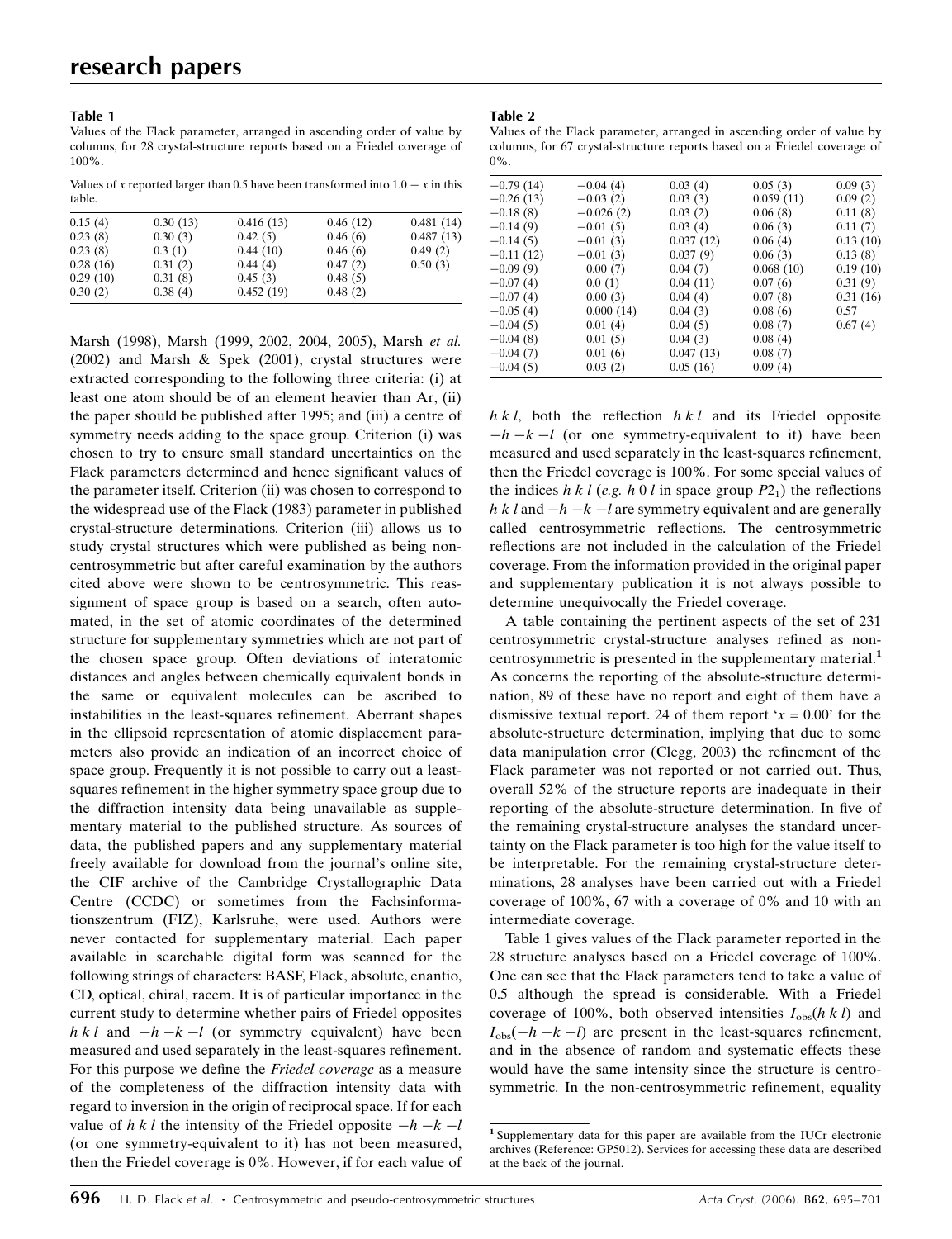of the model intensities  $I_{\text{model}}(h k l)$  and  $I_{\text{model}}(-h - k - l)$  is achieved when the Flack parameter takes a value of 0.5. Other details of this argument are given by Flack & Bernardinelli (2006), and Table 1 confirms this analysis.

Table 2 gives values of the Flack parameter reported in the 67 structure analyses based on a Friedel coverage of 0%. The values are arranged around the value of zero but with a tendency to be positive. With a Friedel coverage of 0% only the observed intensities  $I_{obs}(h k l)$  are present in the refinement and  $I_{obs}(-h - k - l)$  are absent. Consequently there is no specific influence operating on the model intensities  $I_{\text{model}}(h k l)$  and  $I_{\text{model}}(-h - k - l)$  in the least-squares refinement forcing them to become equal by way of a Flack parameter close to 0.5. As a result the Flack parameter is not driven to any particular value and will tend to stay close to or 'stick at' its starting value. Other details of this argument are given by Flack & Bernardinelli (2006). All but one of the structure analyses contributing to Table 2 used software that uses a starting value of 0.0 for the Flack parameter. The single exception is the value of 0.57 for which the starting value of the Flack parameter was 0.5. It is our contention that, were the crystal structures contributing to Table 2 refined in the noncentrosymmetric model but with data corresponding to a Friedel coverage of 100%, then values of the Flack parameter close to 0.5 would be obtained.

The topic of a suitable or necessary data-measurement region was treated early on by Bernardinelli & Flack (1987) in a study using enantiopure potassium hydrogen (2R,3R) tartrate. It was found that refinement of the Flack parameter was stable and unbiased when using a Friedel coverage of either 100% or 0%, in the latter case with several different choices of data region, e.g.  $h \, k \, l$  all positive or all negative. The standard uncertainty of the Flack parameter obtained with a Friedel coverage of 0% was higher than when using a coverage of 100% due to the diminished number of observations. The results of the Bernardinelli & Flack (1987) and the present study are not in contradiction. The early study concerned a crystal structure which was undoubtedly non-centrosymmetric with significant resonant scattering. The current study applies to centrosymmetric structures mistakenly analysed as being non-centrosymmetric.

All in all, of the 231 centrosymmetric structure analyses treated as non-centrosymmetric, 86% of them (= 198/231;  $198 = 231 - 28 - 5$  are to be considered as unsatisfactory from the point of view of measurement, data reduction, refinement or reporting. Of course, 100% of these structure solutions are unsatisfactory due to an incorrect choice of space group.

It must be stressed that the real crystal structures contributing to Tables 1 and 2 are centrosymmetric. Consequently, the Flack parameter is undefined and has no physical meaning for them as a description of absolute structure. One perceives in this situation that the value obtained for the Flack parameter of the non-centrosymmetric model is a junk parameter as concerns an absolute-structure specification of the real crystal structure. Its refined value is dictated by other incidental factors as described in this section. In accordance with the view of Wilson (1975), 'Do the right calculation and get the right answer... all that really needs to be said is' that the authors of these papers should have had available a Friedel coverage of 100% in the discovery or structure-determination phase of the analysis and should have realised for themselves that the crystal structure was centrosymmetric.

### 3. Pseudo-centrosymmetric structures

There are no published lists of pseudo-centrosymmetric structures. Nevertheless, those authors who study the literature to detect crystal structures which are faulty in one way or another all have their own unpublished material for structures which appeared erroneous at first glance but on further examination turned out to be correct. This material includes those structures which are nearly centrosymmetric but are definitely non-centrosymmetric. A table containing the pertinent aspects of the set of 180 crystal-structure analyses is presented in the supplementary material. Many, but not all, of these structures are deemed to be non-centrosymmetric because they contain an enantiopure molecule or group. The data selection and extraction procedures were very similar to those used for the centrosymmetric structures described in  $\S2$ . We will just mention the differences here. The only selection criterion was that the paper had been published in or after 1993, a relaxation of the previous 1995 limit which was too restrictive. An additional keyword disorder was used on the searchable electronic documents. In a few instances there were direct contacts with the principal author of the paper. Such instances are marked in the notes to the compound. The measure of the pseudo-centrosymmetry of each structure was obtained from PLATON (Spek, 2003). In fact, PLATON produces one fit parameter for each symmetry operation to be added. Often, but not always, the values of these fit parameters are identical. When this is not the case, we adopt the practice of reporting the lowest value. A measure of the amount of resonant scattering for each data set was obtained by use of the formula (Girard et al., 2003)

$$
\text{Rescat} = 10^4 \big[ 2(\Sigma f''^2) / (\Sigma f^2) \big]^{1/2}.
$$

Of the 180 crystal structures, 78 had insufficient treatment and reporting of absolute-structure determination; for eight we were unsure whether the structures are centrosymmetric or non-centrosymmetric; another 14 were judged to be definitely centrosymmetric and included in the analysis in  $\S2$ ; and 48 had absolute-structure information but had been measured with zero or low Friedel coverage. The final set of 32 structures had absolute-structure information and had been measured with a Friedel coverage of 100%. So 82% of these structure determinations and reports were deficient in one way or another. In view of the results of  $\S2$ , it is only on this final set of structures measured with a high Friedel coverage that we have concentrated our attention.

Table 3 contains the most important data harvested from the pseudo-centrosymmetric structures measured with a Friedel coverage of 100%. It is immediately apparent from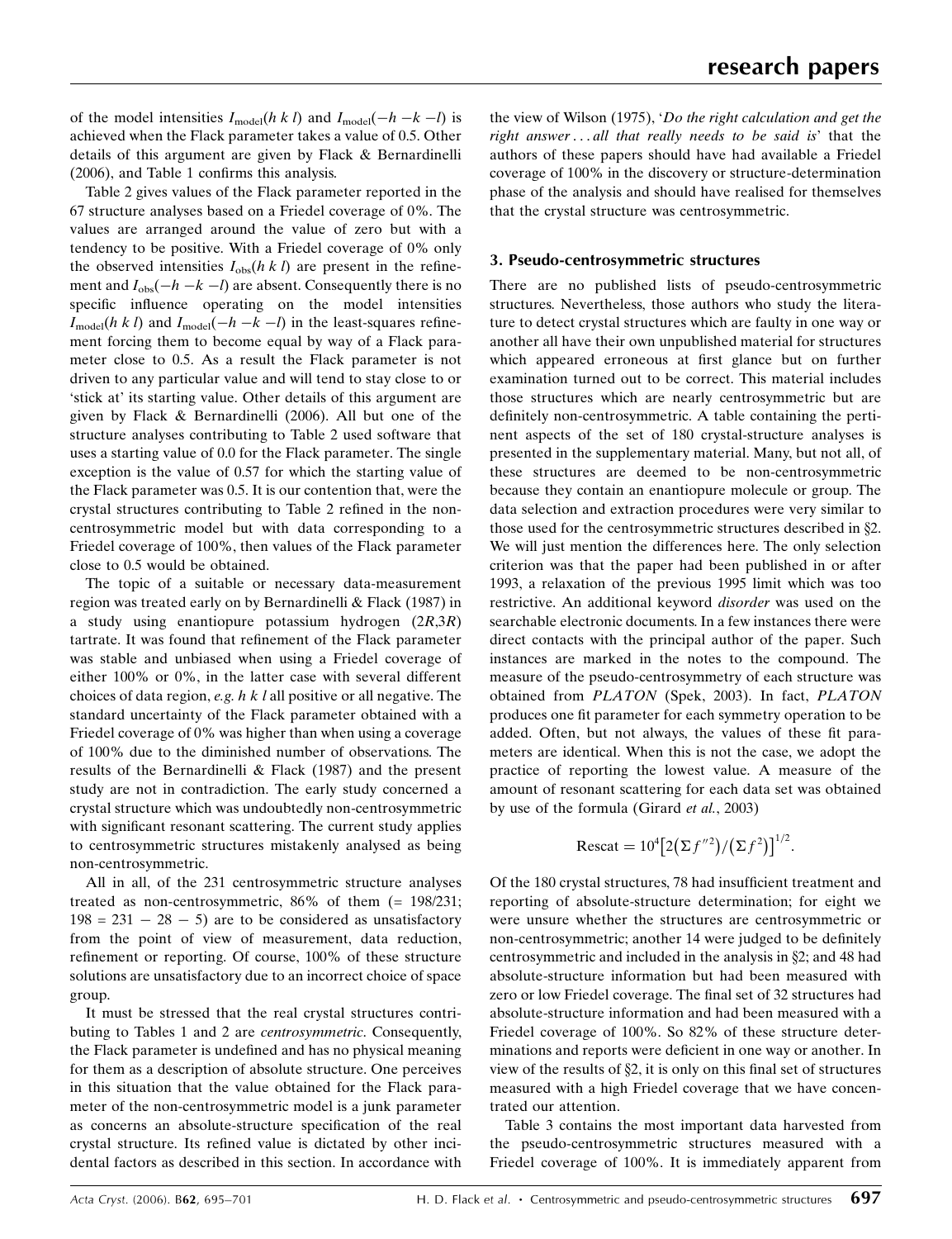#### Table 3

Pseudo-centrosymmetric crystal structures refined with a Friedel coverage of 100%.

Fit. Rescat and Flack  $x$  are defined in the text. The table is arranged columnwise in ascending order of Rescat, the degree of resonant scattering in the data.

| Fit | Rescat | Flack $x$    |  |
|-----|--------|--------------|--|
| 83  | 4      | $-0.5(16)$   |  |
| 95  | 6      | $-3(2)$      |  |
| 83  | 7      | 1.0(10)      |  |
| 92  | 8      | $-1.9(6)$    |  |
| 94  | 8      | 1(2)         |  |
| 88  | 8      | 0.1(6)       |  |
| 92  | 25     | $-0.1(2)$    |  |
| 90  | 34     | 0.2(2)       |  |
| 87  | 36     | 0.2(4)       |  |
| 92  | 36     | 0.03(15)     |  |
| 88  | 38     | 0.21(9)      |  |
| 80  | 39     | 0.1(3)       |  |
| 89  | 115    | 0.06(3)      |  |
| 88  | 116    | 0.50(10)     |  |
| 96  | 127    | $-0.01(3)$   |  |
| 93  | 141    | 0.27(7)      |  |
| 95  | 167    | $-0.06(9)$   |  |
| 100 | 183    | $-0.021(18)$ |  |
| 97  | 229    | 0.05(4)      |  |
| 90  | 235    | $-0.012(13)$ |  |
| 96  | 256    | 0.00(4)      |  |
| 93  | 273    | 0.000(9)     |  |
| 93  | 273    | $-0.014(13)$ |  |
| 82  | 315    | $-0.001(8)$  |  |
| 80  | 338    | $-0.04(2)$   |  |
| 87  | 360    | $-0.012(14)$ |  |
| 93  | 395    | 0.03(3)      |  |
| 96  | 608    | 0.04(2)      |  |
| 100 | 696    | 0.009(11)    |  |
| 91  | 1039   | 0.008(5)     |  |
| 100 | 1320   | 0.017(10)    |  |
| 100 | 1391   | $-0.006(12)$ |  |

Table 3 that with a significant resonant-scattering contribution (medium to large value of Rescat) and a Friedel coverage of 100% it is frequently possible to obtain an absolute-structure determination by way of the Flack parameter despite the structure being very nearly centrosymmetric as witnessed by the PLATON fit parameter. It is also very clear that as the amount of resonant scattering increases, so the standard uncertainty on the Flack parameter diminishes. At low values of Rescat, large standard uncertainties and large deviations from zero are observed for the Flack parameter. For compounds with Rescat  $> 160$  (see §4) the average value of the Flack parameter of  $-0.0019$  is close to the expected value of zero. For detailed information on the two compounds [DOJYAC,  $x = 0.50$  (10), and MAKDAE,  $x = 0.27$  (7)] for which  $Rescat > 80$  and the Flack parameter is significantly different from zero, the notes in the supplementary publication should be consulted. Counter to our own intuition and to that of others (Jones, 1984; Iwasaki, 1974; Cianci et al., 2005), the Flack parameter works well in situations where the crystal structure is definitely non-centrosymmetric but strongly pseudo-centrosymmetric. Why?

A straightforward analysis will enable us to understand why reliable values of the Flack parameter may be obtained from pseudo-centrosymmetric crystal structures. A suitable model consists of a structure with two components:

(i) (C), a centrosymmetric part formed of resonant atoms giving a contribution,  $\mathbf{F}_c(\mathbf{h})$ , to the complete structure factor, **, which may be written as**  $**F**<sub>c</sub>(**h**) = s(C + iC'')$ **, where**  $s = +1$ or  $-1$  according to the sign of the partial structure factor  $\mathbf{F}_c(\mathbf{h})$ , and C and C'' are its non-resonant and resonant atomic scattering amplitudes,  $\mathbf{F}_c(\mathbf{h})$  being obtained by a sum over all atoms in the unit cell.  $\mathbf{F}_c(\mathbf{h})$  may be written in this form even if the atoms in the unit cell are of various chemical elements.

(ii) (N), a non-centrosymmetric part formed of resonant atoms all of the same chemical element. This part gives a contribution to  $F(h)$  of  $F_n(h)$  which may be written as

$$
\mathbf{F}_{n}(\mathbf{h}) = (N + iN'')(\cos \varphi_{n} + i \sin \varphi_{n}),
$$

where  $N$  and  $N''$  are the non-resonant and resonant atomic scattering amplitudes and  $\varphi_n$  is the phase angle of the structure factor,  $F_n(h)$  being obtained by a sum over all atoms in the unit cell.

The total structure factor  $F(h) = F_c(h) + F_n(h)$  and  $F(-h)$ may be expressed in terms of the same quantities by reversing the sign of sin  $\varphi_n$ . In a crystal twinned by inversion the intensities of the reflection  **and its Friedel opposite**  $-\mathbf{h}$  **are**  $I(\mathbf{h}) = (1 - x)|\mathbf{F}(\mathbf{h})|^2 + x|\mathbf{F}(-\mathbf{h})|^2$  and  $I(-\mathbf{h}) = x|\mathbf{F}(\mathbf{h})|^2 + (1 - x)\mathbf{F}(\mathbf{h})$ x)| $\mathbf{F}(-\mathbf{h})^2$ . The critical quantity  $\Delta(\mathbf{h})$  is the difference in intensity between reflections **h** and  $-h$ ,

$$
\Delta(\mathbf{h}) = I(\mathbf{h}) - I(-\mathbf{h}) = 4(1 - 2x) s \sin \varphi_n (C''N - CN''),
$$
  
 
$$
|\Delta(\mathbf{h})| = 4|1 - 2x| |\sin \varphi_n| |C''N - CN''|.
$$

The latter equation tells us much of what we need to know. For a Friedel pair of reflections to have a large absolute difference it is best for  $\varphi_n$  to be near 90° or 270°. An Argand diagram of the complex plane indicating  $\mathbf{F}_c(\mathbf{h})$ ,  $\mathbf{F}_n(\mathbf{h})$  and  $\mathbf{F}_n(-\mathbf{h})$  confirms this result. One way to make the term  $|C''N - CN''|$  large is to set  $C''$  large and  $N''$  to zero. Indeed this is probably the case for many of the pseudo-centrosymmetric structures studied here. These structures consist of an inner centrosymmetric part often with a heavy metal atom of large  $C''$  at the centre and an outer non-centrosymmetric part of light atoms with  $N''$  $\approx$  0. These conditions systematically maximize  $|\Delta(\mathbf{h})|$ . One should note especially that for the best contrast  $|\Delta(\mathbf{h})|$ , curiously the resonant atoms are in a centrosymmetric arrangement and the non-centrosymmetric part of the structure (possibly chiral) is composed of non-resonant atoms.

## 4. Predicting the uncertainty of the Flack parameter

Table 3 presented the results on pseudo-centrosymmetric crystal structures reporting values of the Flack parameter determined with a high Friedel coverage. We already pointed out in  $\S$ 3 that as the amount of resonant scattering (Rescat) increases so the standard uncertainty  $(u)$  on the Flack parameter diminishes. It is possible to quantify this observation to some extent. We restrict our attention to data with high Friedel coverage for this is the sure way to undertake absolute-structure determination. In Fig. 1,  $log_{10}(u)$  is plotted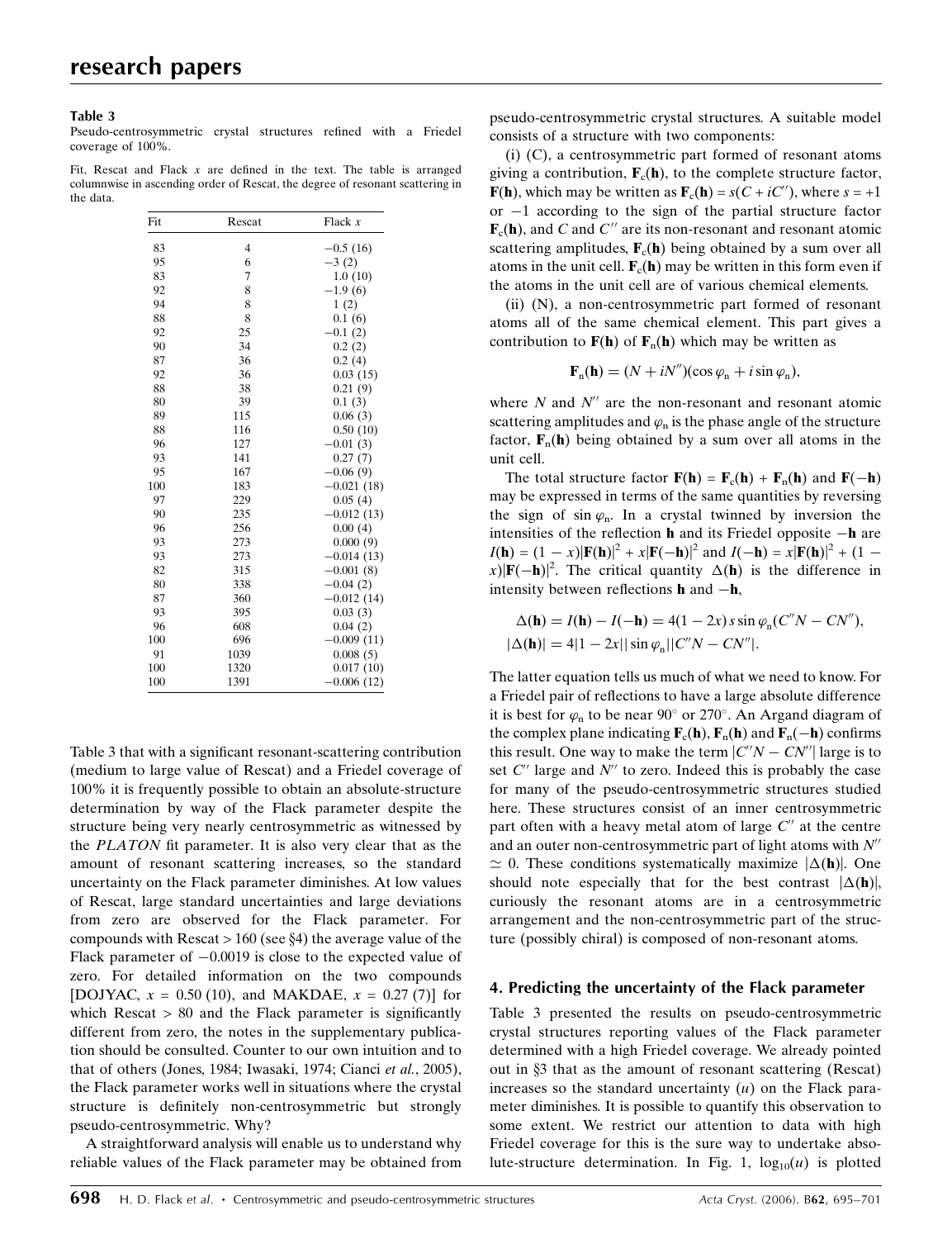

 $Log(u)$  versus Rescat for 28 pseudocentrosymmetric crystal structures measured with a Friedel coverage of 100%. Point 1:  $u = 0.1$ , Rescat = 80 with the upper (darker) band for enantiopure compounds; point 2:  $u =$  $0.04$ , Rescat = 160 with the lower (lighter) band for the general case, are useful for prediction and evaluation.

against  $log_{10}(Rescat)$  for the values in Table 3. Although there is a fair amount of scatter of the points in this plot, the general tendency shows a linear variation of  $log(u)$  with  $log(Rescat)$ and may be represented by a best straight line:  $log_{10}(u)$  =  $-1.01 \log_{10}($ Rescat) + 0.873. On this line, a value of  $u = 0.04$ corresponds to a value of Rescat = 160, and a value of  $u = 0.10$ corresponds to a value of Rescat = 80. These two values of  $u$ are the limiting values chosen by Flack & Bernardinelli (2000) as upper limits in the general case  $(u = 0.04)$  and with a compound known to be enantiopure  $(u = 0.10)$  for absolutestructure determination. Consequently, the corresponding values of Rescat (160, general, and 80, enantiopure) are lower limits for absolute-structure determination calculable from a knowledge of the elemental composition of the compound alone. These two values are thus of practical use in the choice of compound and radiation wavelength for absolute-configuration determination prior to experimentation and in the evaluation of the value of  $u$  obtained. Of course, Fig. 1 has been derived from the pseudo-centrosymmetric structures that we had available and it is difficult to know how the relation between  $log(u)$  and  $log(Rescat)$  might look for a more general class of compounds measured with a Friedel coverage of 100%.

# 5. Centrosymmetric structures giving a high standard uncertainty on *x*

For the five centrosymmetric crystal structures in  $\S$ 2 which gave large standard uncertainties on the Flack parameter, we have examined various causes for this effect. The following effects are not responsible for the high uncertainty of the Flack parameter in these structure determinations:

(i) Inadequate resonant scattering contribution. The parameter Rescat for these compounds takes values between 143 and 297 which is clearly adequate.

(ii) Overall bad fit of the model. The conventional  *values* lie between 0.047 and 0.085 so, although these structure determinations are not of the highest quality, the overall fit is adequate.

(iii) Inadequate data. The Friedel coverage is 100% in all five cases.

It is possible, however, to explain the high standard uncertainties on  $x$  by supposing that the refined non-centrosymmetric model (remember the crystal structure itself is centrosymmetric) is very close to being centrosymmetric. Indeed the PLATON fit parameter for four of these structures is 100%, the remaining structure having a value of 97%. Expressing the scattering density in terms of a centrosymmetric  $(C, C'')$  and an antisymmetric  $(A, A'')$  component, we may use  $\Delta(\mathbf{h}) = 4(1 - 2x)(C'A - CA'')$ , similar to the expression obtained in §3. The approach to a centrosymmetric arrangement is characterized by the values of  $A$  and  $A$ <sup>"</sup> vanishing simultaneously, resulting in tiny values of  $|\Delta(\mathbf{h})|$  and  $\partial \Delta(\mathbf{h})/\partial x$ , and consequently large values of the standard uncertainty of the Flack parameter. A high value of the standard uncertainty of the Flack parameter for a reasonable value of Rescat may be used as another sign that the crystal structure is centrosymmetric.

## 6. Bias of the Flack parameter

Preliminary statistical tests on crystal structures determined by three separate groups of structure analysts in Geneva (Bernardinelli), Utrecht (Spek) and Zurich (Linden) seem to indicate that there may be a small systematic negative bias in the values of the Flack parameter. The average values of  $x$  and the number of structures used in the survey are as follows: Geneva,  $-0.0050$  for 109 structures; Utrecht,  $-0.0097$  for 160 structures; Zurich,  $-0.014$  for 80 structures. Although the bias is small, its significance seems to be confirmed by the fact that the three groups of structure analysts have different equipment, operate at different wavelengths, use various software and follow their own procedures. Moreover the choice of compounds studied is varied and independent.

A brain-storming session over the possible cause(s) of such a bias brought forward many suggestions which we now list. Certain apparatus might overestimate or underestimate strong or weak intensities. Weak reflections may be recorded with too-high an intensity owing to a contribution from multiple reflection. Background estimation may be systematically in error.  $f''$  values may be systematically biased. Weighting schemes may play a role. Overestimated atomic displacement parameters due to the lack of an extinction or absorption correction would lead to a negative bias of the Flack parameter. No definite statement can be made at this stage.

We recall that Tables 1 and 2 present values of the Flack parameter obtained from centrosymmetric crystals refined with a non-centrosymmetric model. It is not appropriate to talk of or analyse bias for such data as the expected value of the Flack parameter of a centrosymmetric crystal is undefined. Tables 1 and 2 contain values of a junk parameter of the real crystal structure.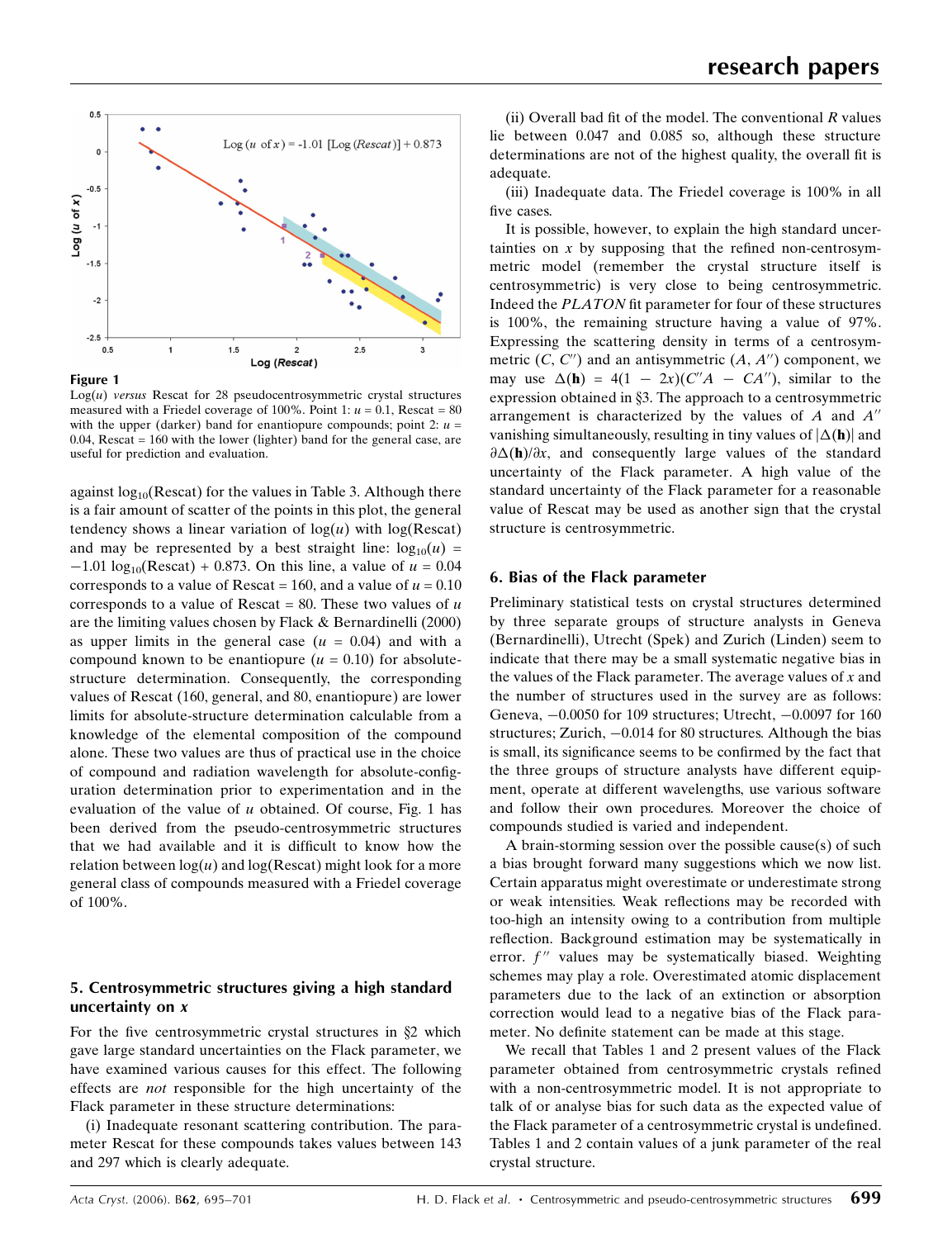# 7. Inconsistent chemical and crystallographic data

Crystal-structure analyses arise in which the crystallographic and chemical evidence are in conflict. Over 20 cases have been identified by Djukic et al. (2006) in a review of planar-chiral metallacycles. Often the compound has been declared to be enantiopure but the structure analysis results in a Flack parameter significantly close to 0.5 or even in the crystal structure of a racemate. The twinning-by-inversion model of the Flack parameter implies, for a value close to 0.5, that the compound is a racemate, in contradiction with the chemical evidence or hypothesis. We shall mention a few effects which may be at the origin of inconsistencies of this type:

(i) Although Friedel opposites are measured, their intensities are averaged before structure refinement.

(ii) A semi-empirical absorption correction has been applied which attempts to reduce intensity differences between Friedel opposites.

(iii) An unconverged least-squares refinement has been undertaken due to inappropriate procedures.

(iv) The bulk compound is a racemate (in contradiction to the chemical evidence presented) and crystallizes by spontaneous resolution but giving crystals that are twinned by inversion.

(v) The enantiopurity of the bulk compound is high but not exactly 100%. The crystal chosen for the diffraction experiment may then be that of the racemate. Cases where the temperature of fusion of the crystalline racemate is much higher than that of the enantiopure compound lead to phase diagrams in which the order of the ee's is: enantiopure (100%)  $>$  eutetic  $>$  bulk  $>$  racemate (0%), the eutetic being closer to enantiopurity than the bulk. In such cases the first crystals to appear are those of the racemate.

In general, resolving such ambiguities requires more information than is available in the publication. In such cases characterization of the bulk and the individual crystal used for the diffraction experiment is crucial. The most suitable measurements are those of CD spectra in solution or solid, and enantioselective chromatography. On the diffraction side it is advisable to check the diffraction apparatus and all related software by measurement of a well characterized standard enantiopure compound containing significant resonant scattering.

# 8. Concluding remarks

Cianci et al. (2005) have recently published a very detailed review of the application of resonant scattering to problems in structural chemistry and biology. This text misses no opportunity to highlight the considerable number of past achievements and future potential of synchrotron radiation to structure analysis. However, Cianci et al. (2005) make no mention of how future developments in synchrotron-radiation technology and measurement techniques could be of help in the common problem of the determination of absolute configuration from light-atom small-molecule crystal structures. Doubtless, Cianci et al.  $(2005)$  have in mind that the K absorption edges of light atoms occur at long wavelengths, making diffraction data very sparse, owing to a small Ewald sphere, and experimentation difficult, owing to high absorption (see  $e.g.$  Biou  $et$   $al., 2005$ ).

It is very clear indeed from the results presented in  $\S$ 2 and  $\S$ 3 that provided the value of Rescat is larger than a threshold value of perhaps 40, it must be considered mandatory to measure and use a Friedel coverage of 100% for a new crystal structure presented as being non-centrosymmetric. If this is done, for centrosymmetric structures, values of the Flack parameter close to zero due to 'sticking' will be avoided and values close to 0.5 will be obtained. Thus, as long as a Friedel coverage of 100% has been used, a value of the Flack parameter significantly close to 0.5 may be taken as one indication that the crystal structure may in fact be centrosymmetric, and a value significantly close to zero that it is definitely noncentrosymmetric. It is not valid to justify the choice of a noncentrosymmetric space group by a value of the Flack parameter close to zero if the Friedel coverage is not close to 100%. It must be borne in mind that a value of the Flack parameter significantly close to 0.5 for a truly non-centrosymmetric structure indicates that the macroscopic crystal is twinned by inversion in a ratio of approximately 50:50. In the late stages of analysis, we thoroughly recommend the evaluation of the crystal structure by procedures such as PLATON in order to detect missed symmetry.

We recall yet again that, for estimates of the Flack parameter and its standard uncertainty to be valid, they need to be determined by a converged full-matrix least-squares refinement. In this respect the advice of Clegg (2003) is of the very greatest importance.

We hope that many engaged in the endeavour of crystalstructure determination, evaluation, reporting and archiving will have enjoyed, or at least benefited from, reading this paper. Our study confirms that crystal structures are far too often described with incorrect space groups or that crucial information is missing from a paper and its associated supplementary publications. Thus, standards of authorship, refereeing, software writing, automated evaluation, editing and publication need to be further improved for all the journals that we have encountered. Although Acta Crystallographica Section B, Section C and Section E achieve a very high quality in their published material, one suspects from the following remark of Clegg & Watson (2006) that this is often not the case for submitted manuscripts! 'Papers which are difficult to understand, which fall well short of the requirements of the Notes for Authors, or which require extensive text correction and editing will be returned to the author for revision without a detailed review; it is the responsibility of authors, not of Co-editors, to generate an acceptable text for the Abstract, Comment and Experimental sections and to ensure that other CIF items are correct and complete.'

Our heartfelt thanks go to Dr R. E. Marsh for having supplied us with his list of pseudo-centrosymmetric structures which formed the basis of a very considerable part of this